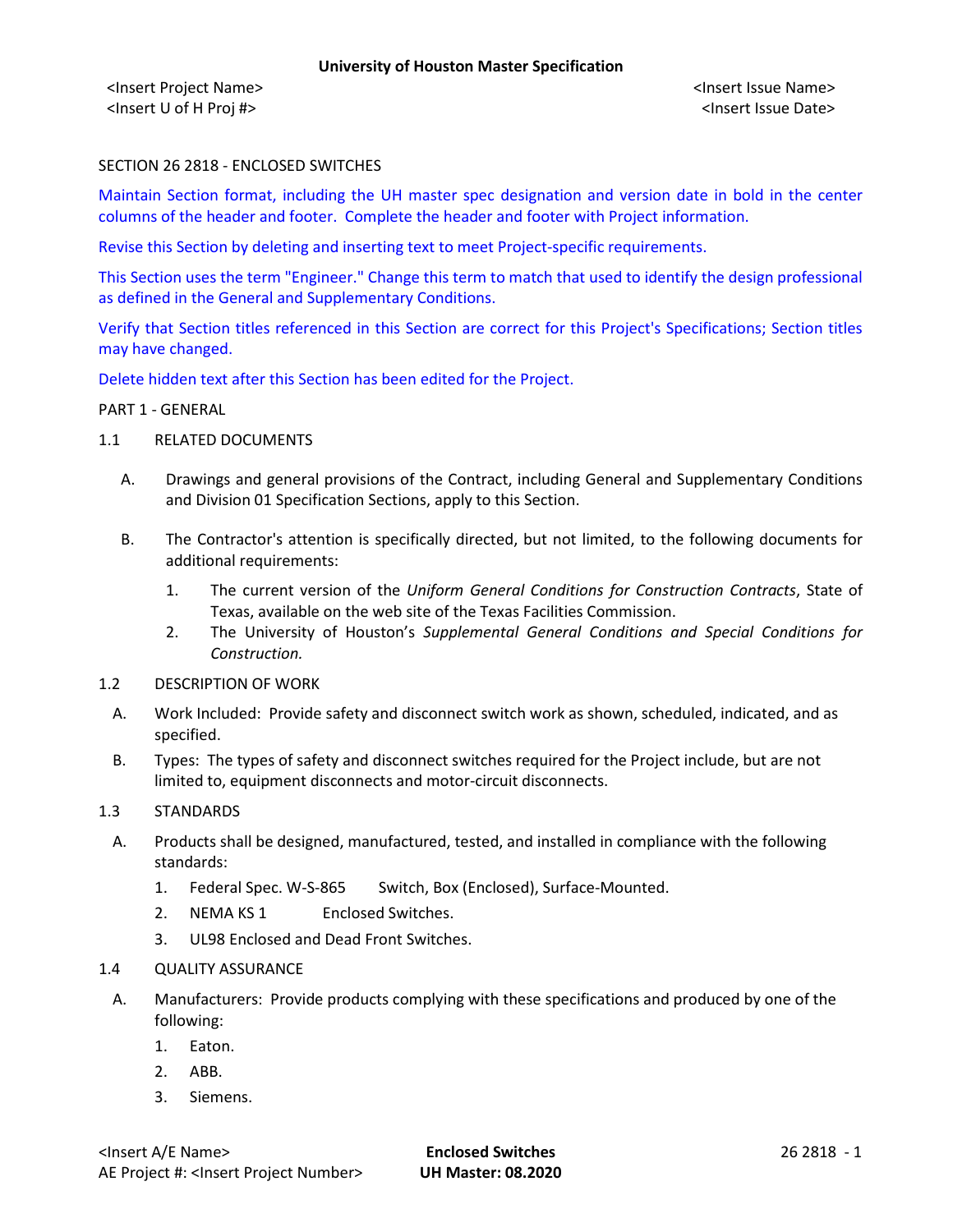#### **University of Houston Master Specification**

<Insert Project Name> <Insert Issue Name> <Insert U of H Proj #> <Insert Issue Date>

- 4. Square D Company.
- B. UL-Label: Safety and disconnect switches must have Underwriters' Laboratories, Inc., approval and bear the UL label.
- 1.5 SUBMITTALS
	- A. Shop drawing submittals shall include, but not be limited to, the following:
		- 1. Cut sheets of the safety and disconnect switches with ratings, voltage, poles, capacity, horsepower, short circuit rating, and all associated accessories clearly indicated.
		- 2. Include dimensioned drawings of electrical safety and disconnect switches which have a rating of 100 amperes or larger, showing the accurately scaled switches, their layout, and relation to associated equipment.
		- 3. Additional information as required in Section 26 0001 "Electrical General Provisions."
- 1.6 DELIVERY, STORAGE AND HANDLING
	- A. Deliver switches individually wrapped in factory-fabricated water-resistant type containers.
	- B. Handle switches carefully to avoid damage to material components, enclosure and finish. Damaged switches shall not be installed on project.
	- C. Store switches in a clean and dry space and protect from weather.

# PART 2 - PRODUCTS

- 2.1 MATERIAL
	- A. General: Provide heavy-duty type, dead front, sheet steel-enclosed, surface-mounted safety switches of the type and size indicated. Safety switches shall be rated for the voltage of the circuit in which they are installed. Safety switches used as motor disconnects shall be horsepower rated for the motor served.
	- B. Switch Mechanism:
		- 1. Safety switches shall be quick-make quick-break type with permanently attached arc suppressors and constructed such that switch blades are visible in the "OFF" position with the door open. The operating handle shall be an integral part of the box, not of the cover. Switch shall have provision to padlock in the "OFF" position. Safety switches shall have a cover interlock to prevent unauthorized opening of the switch door when the switch mechanism is in the "ON" position or closing of the switch mechanism when the switch door is open.
		- 2. Cover interlock shall have an override mechanism to permit switch inspection by authorized personnel. **[All current-carrying parts shall be constructed of high conductivity copper with silver-plated switch contacts.]** Lugs shall be copper-plated or aluminum, suitable for copper cable and front removable. **[Switch blades shall be copper.]**
	- C. Fusing: Provide fusible safety switches where indicated. Fuse clips shall be positive pressure rejection type fuse clips suitable for use with UL Class R fuses.
	- D. Neutral: Provide safety switches with number of switched poles as indicated. Where a neutral is present in the circuit, provide a solid neutral with the safety switch.
	- E. Enclosures:
		- 1. All safety switches installed in indoor locations shall be NEMA Type 1 general purpose enclosures unless otherwise shown.